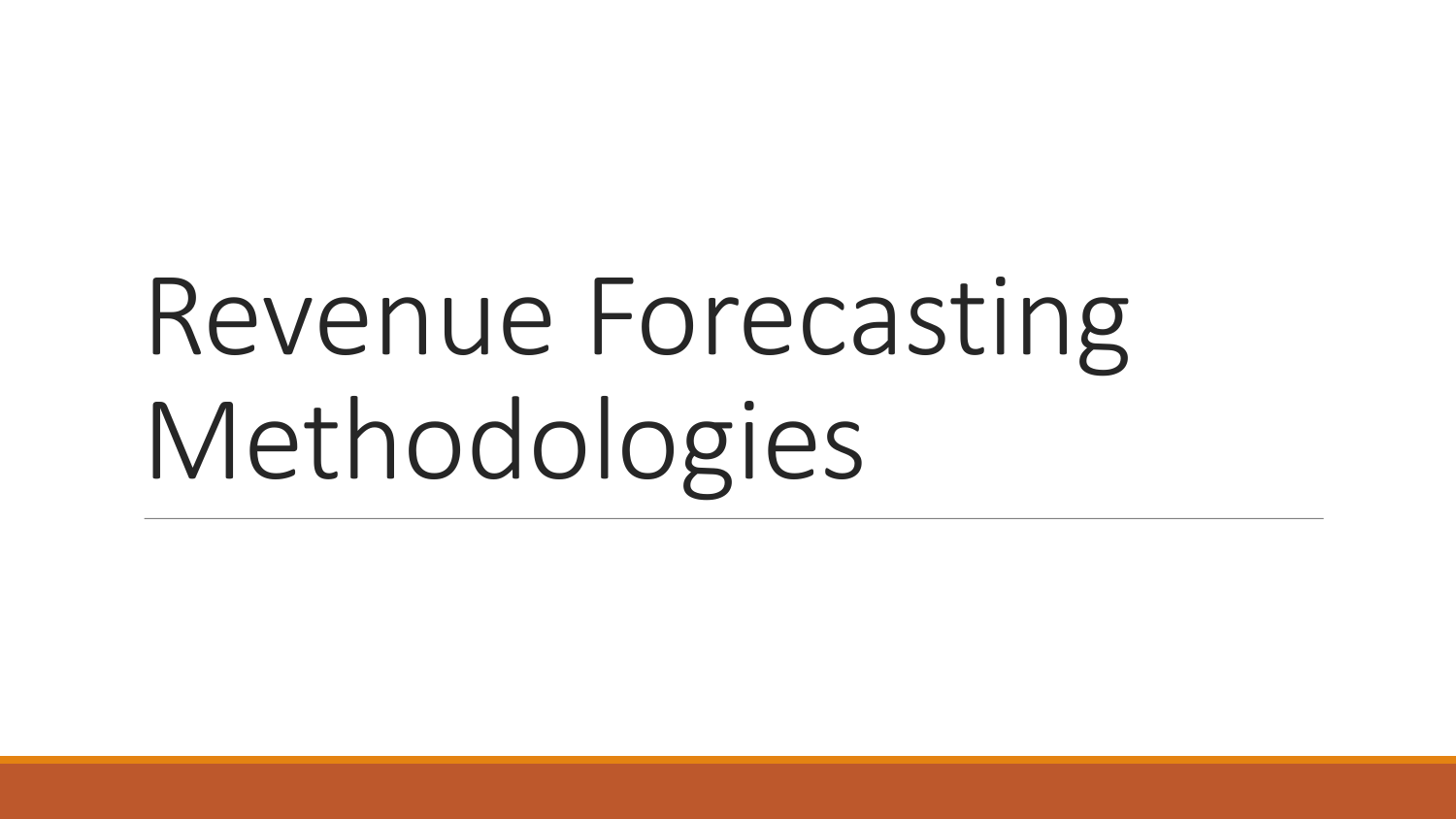# Single Exponential Smoothing

- $F_t = F_{t-1} + \alpha(y_{t-1} F_{t-1})$ 
	- $\circ$   $F_t$  is the forecast revenue for period t
	- t is the time period
	- $\alpha$  is the smoothing constant, 0<α≤1
		- We set this coefficient by using solver to find the value that results in the lowest Mean Squared Error
	- $y_{t-1}$  is the previous period's actual revenue
	- $\circ$   $F_{t-1}$  is the previous period's forecast revenue
		- We set the value for the first forecast as equal to the previous month's actual

### This method is generally best for short-term forecasts

◦ Because after actual values are no longer available, the last available forecast is used as the value for all future forecasts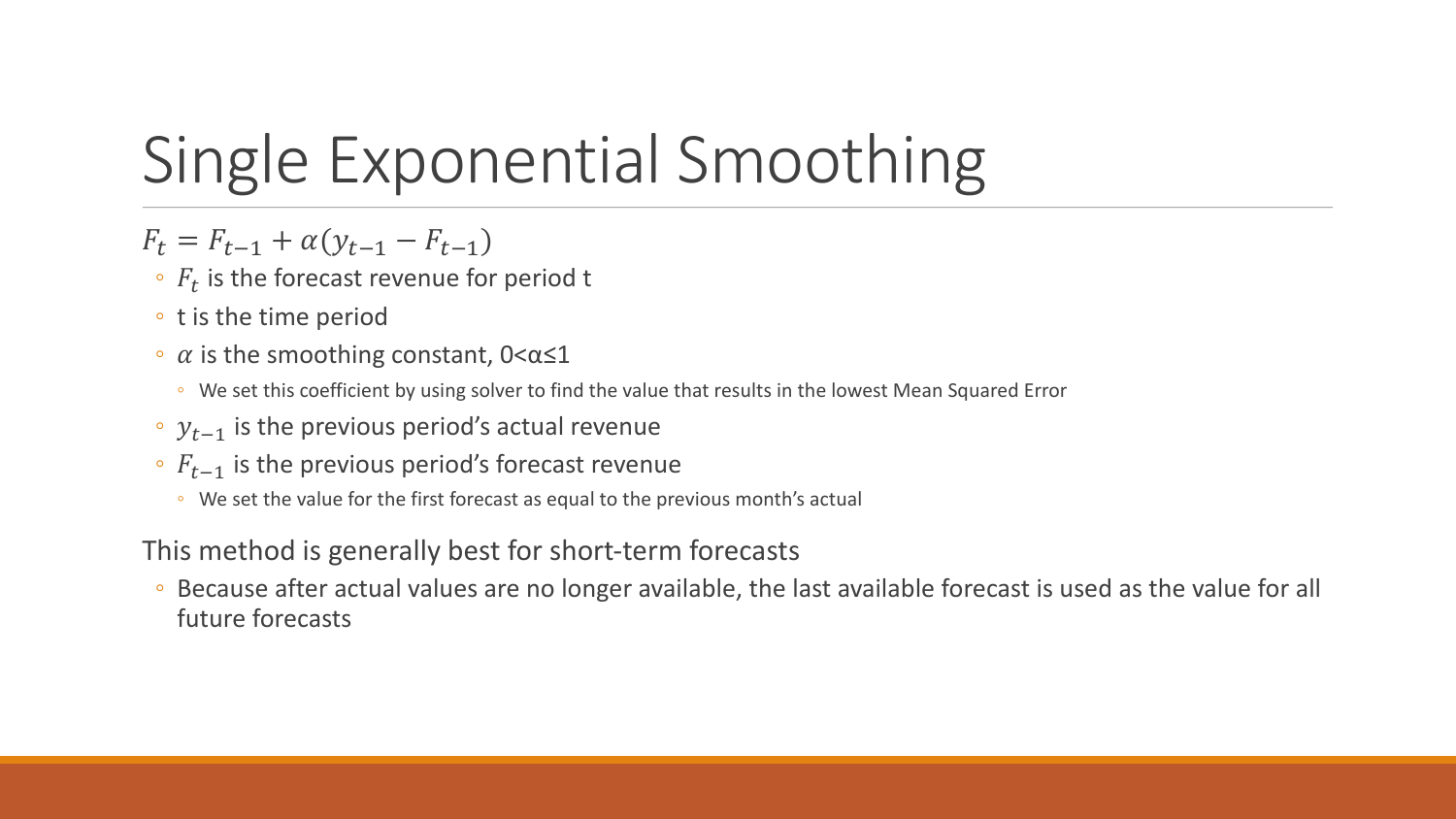# 12-Month Moving Average

To make a 12-month moving average forecast, we take the average of the last 12 actual or forecast values

 $F_t = Average(y_{t-12}: y_{t-1})$ 

- $\circ$   $F_t$  is the forecast revenue for period t
- t is the time period
- $y_{t-12}$  is the actual revenue for the time period 12 periods before t
- $y_{t-1}$  is the actual revenue for the time period immediately before t

 $F_t = Average(y_{t-12}: F_{t-1})$ 

 $\circ$   $F_{t-1}$  is the forecast revenue for the time period immediately before t

 $F_t = Average(F_{t-12}: F_{t-1})$ 

 $\circ$   $F_{t-12}$  is the forecast revenue for the time period 12 periods before t

This method is best for relatively short-term forecasts, as the forecast values flatten after we reach 24 months beyond the last actual value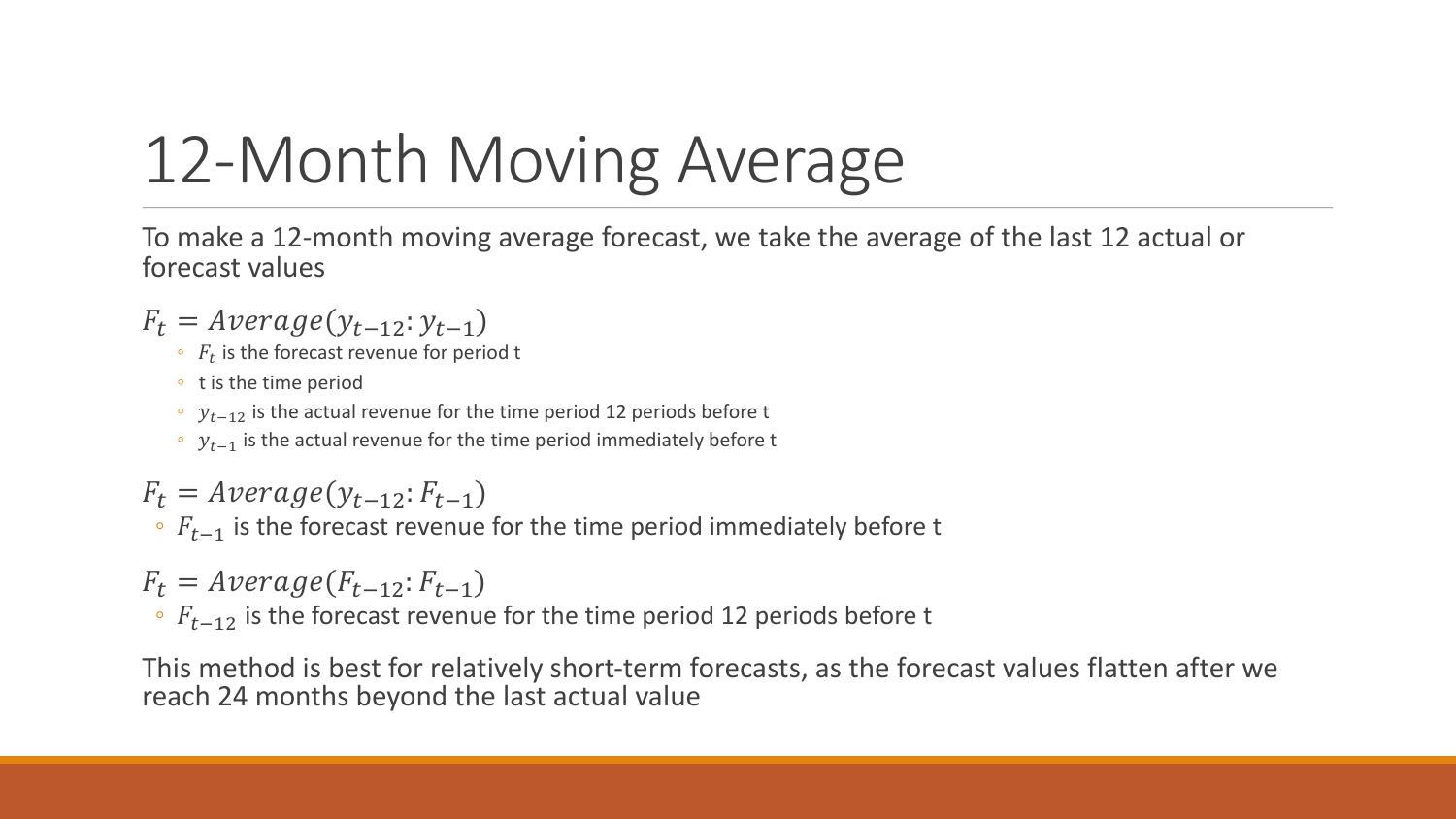# Simple Trending

This method treats the data as linear, and uses linear regression to determine the average slope of the data over time

 $F_t = m * t + b$ 

- $\circ$   $F_t$  is the forecast for period t
- $\circ$  t is the time period
- $\circ$  *m* is the slope
	- To find this, use the SLOPE function in excel, with actuals as y-values and t as x-values
- $\circ$  *b* is the intercept
	- To find this, use the INTERCEPT function in excel, with actuals as y-values and t as x-values

This method allows us to make forecasts far into the future, but is limited because it does not account for seasonal fluctuation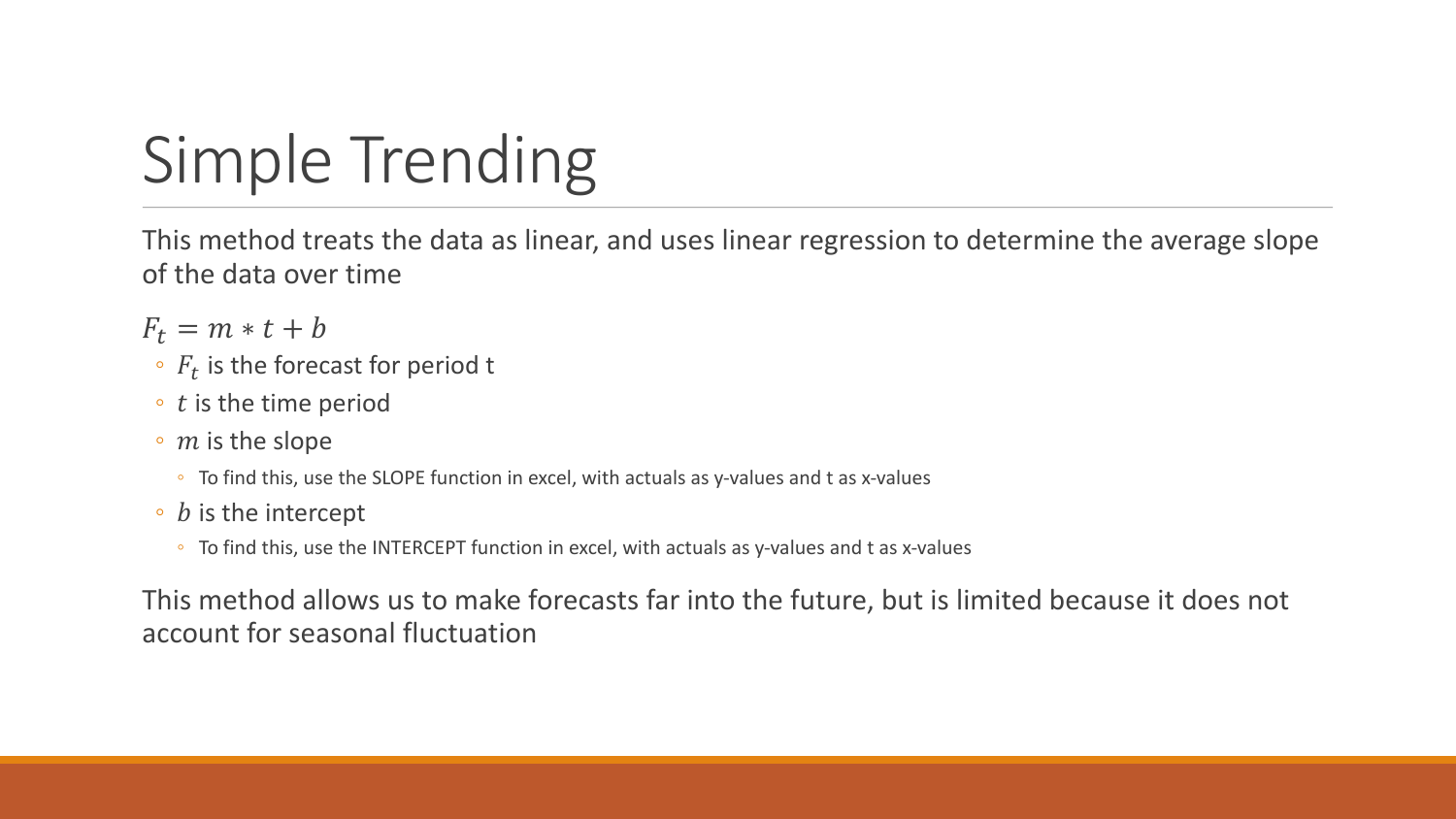### Time Series Regression

This is the most sophisticated methodology used in our forecasting

We use a centered moving average to divide the data into a de-seasonalized component and a seasonal factor for each month

- Then we apply linear regression to the de-seasonalized component to identify the trend
- Then we re-apply the monthly seasonal component to the de-seasonalized trend

This method allows us to forecast more long-term, and takes seasonality into account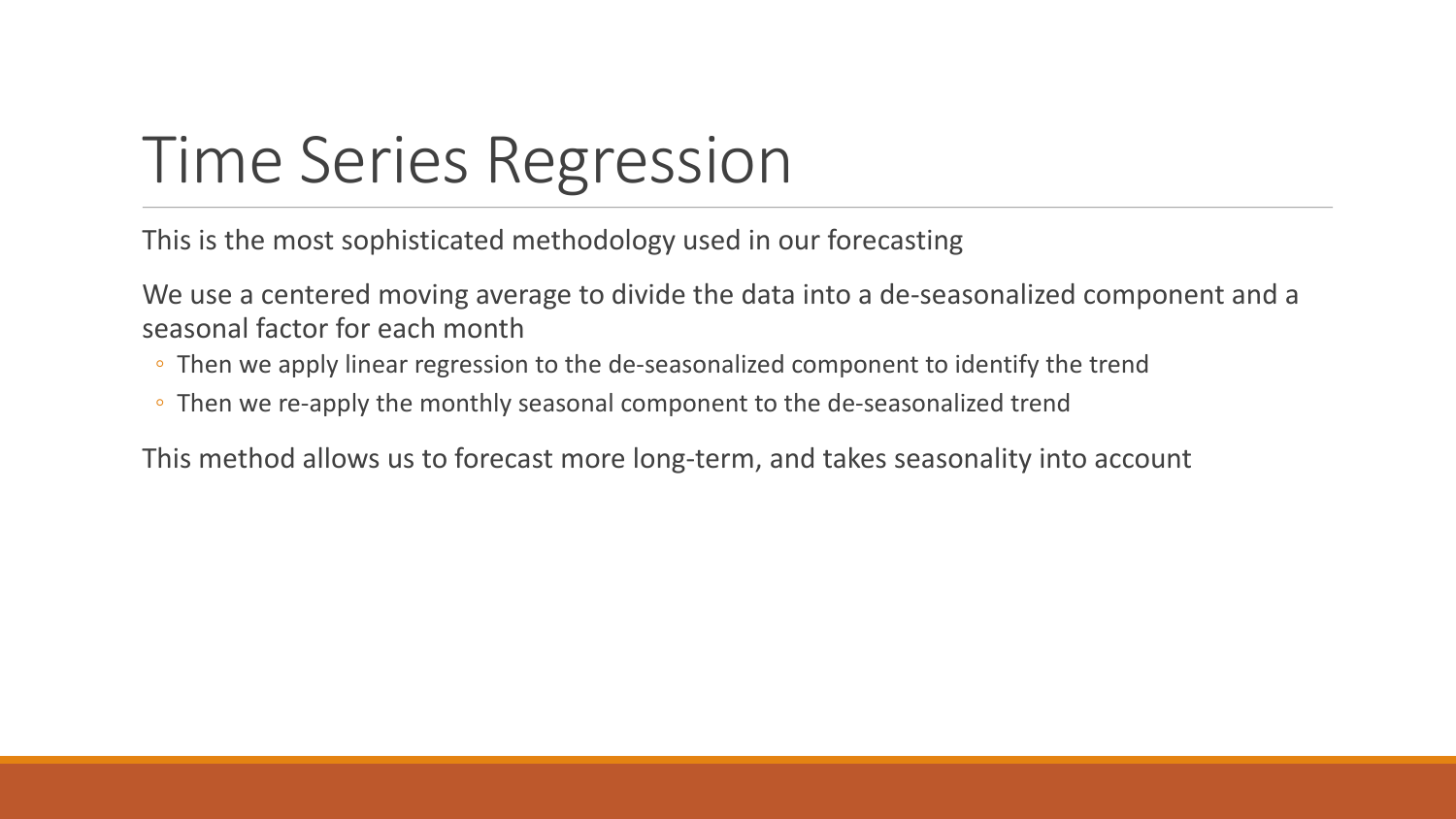### Time Series Regression-Formulas

12-month moving average:  $MA_t = average(y_{t-5}; y_{t+6})$ 

- $\bullet$   $MA_t$  is the moving average for period t
- $t$  is the time period
- $y_{t-5}$  is the actual value for the time period 5 periods before t
- $y_{t+6}$  is the actual value for the time period 6 periods after t

Centered moving average:  $CMA_t = average(MA_t: MA_{t+1})$ 

 $\circ$  *CMA<sub>t</sub>* is the Centered Moving Average for period t

Extracting seasonality and irregularity:  $S_t$ ,  $I_t = y_t / CMA_t$ 

 $\circ$   $S_t$ ,  $I_t$  is the seasonal and irregularity component for period t

Extracting just seasonality:  $S_t = average(all S_{tmonth}, I_{tmonth})$ 

- $S_t$  is the seasonal component for period t
- $S_{tmonth}$ ,  $I_{tmapth}$  is the seasonal irregular component for all time periods that occur during the same month of the year. For example, to find the seasonal component for December, average the  $S_t$ ,  $I_t$  for all Decembers. Then, use this averaged value as the seasonal value for each December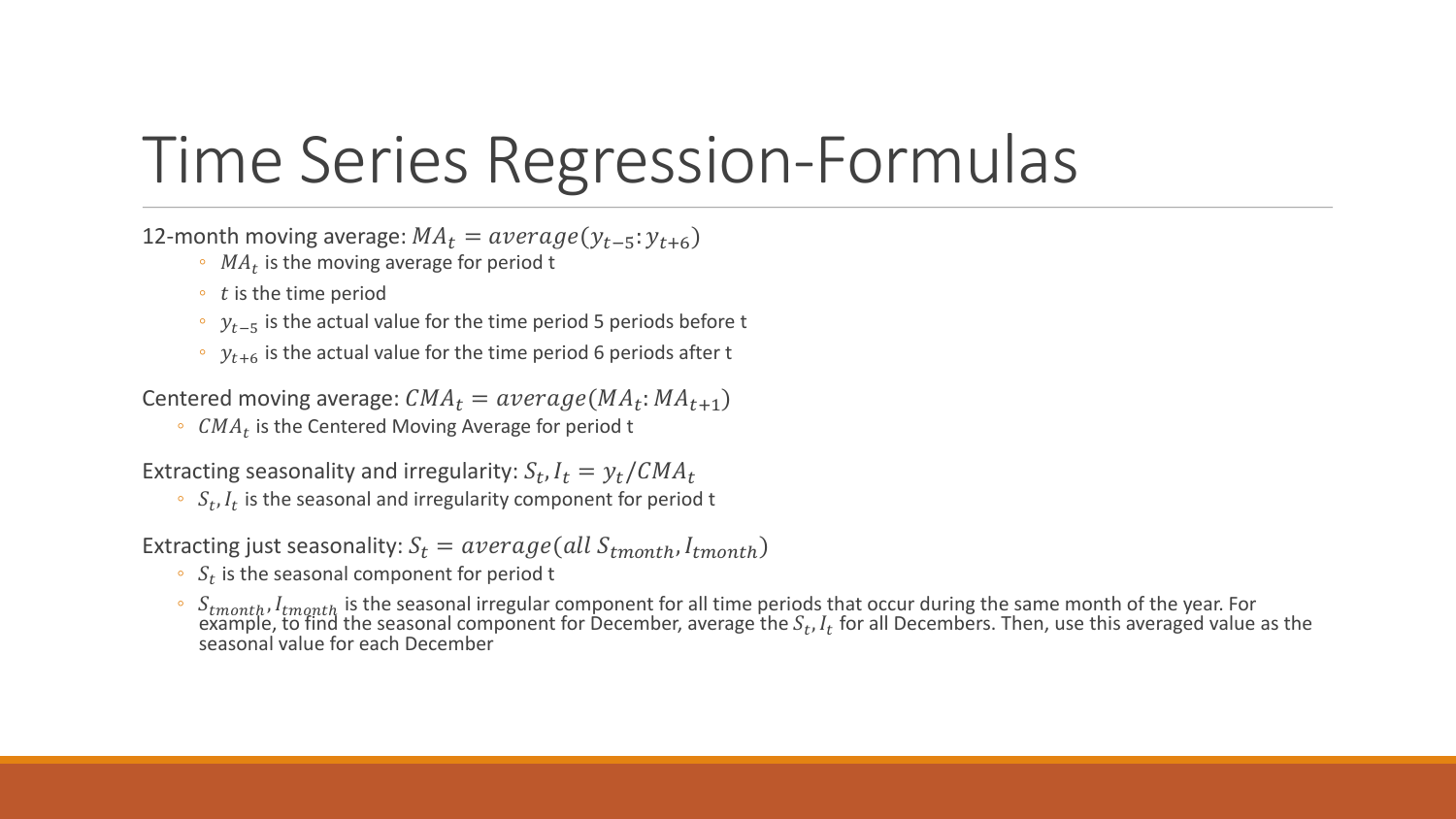### Time Series Regression-Formulas

### De-seasonalizing the data: *Deseasonalized*  $Y_t = Y_t/S_t$

 $\circ$  Deseasonalized  $Y_t$  is the deseasonalized value for period t

### Finding the trend component:  $T_t = m * t + b$

- $T_t$  is the trend component for period t
- $\circ$  *m* is the slope
	- $\circ$  To find this, use the SLOPE function in excel, with *DeseasonalizedY<sub>t</sub>* as y-values, and t as x-values
- *is the intercept* 
	- $\circ$  To find this, use the INTERCEPT function in excel, with *DeseasonalizedY<sub>t</sub>* as y-values, and t as x-values

### Making the forecast:  $F_t = T_t * S_t$

◦  $F_t$  is the forecast for period t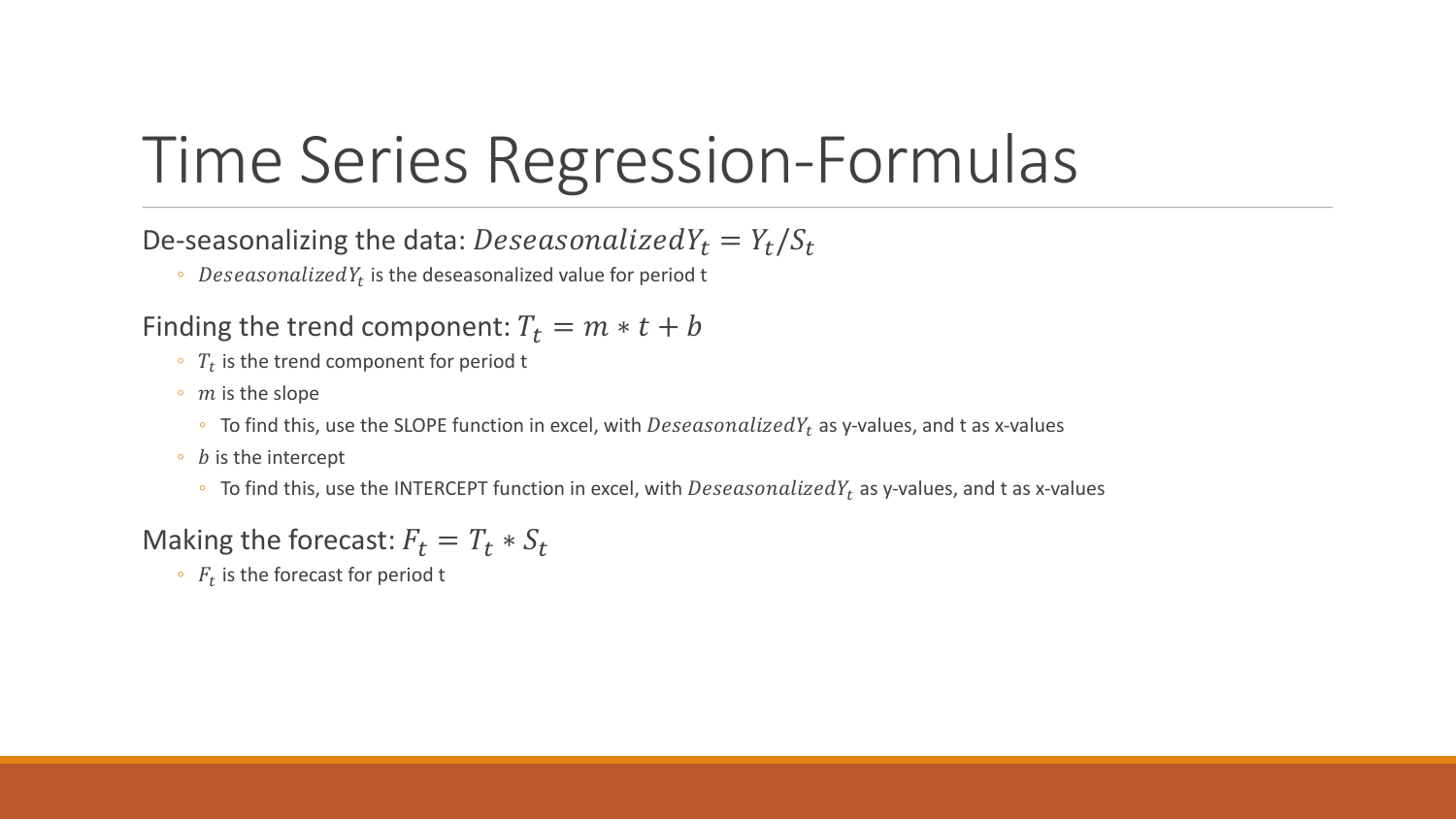## Compound Annual Growth Rate

Compound Annual Growth Rate (CAGR) allows us to find the annual rate of growth over a given time period, and use this to create annual forecasts

 $CAGR = \left(\frac{EV}{BV}\right)$  $\mathbf{1}$  $\overline{t}-1$ 

- $\circ$  EV is the ending value for your time period (for our forecasts, the last available actual)
- $\circ$  BV is the beginning value for your time period
- $\circ$  t is the number of years covered by your time period

 $F_t = CAGR * F_{t-1}$ 

- $\circ$   $F_t$  is the forecast for period t
- $\circ$   $F_{t-1}$  is the forecast (or actual) for the previous time period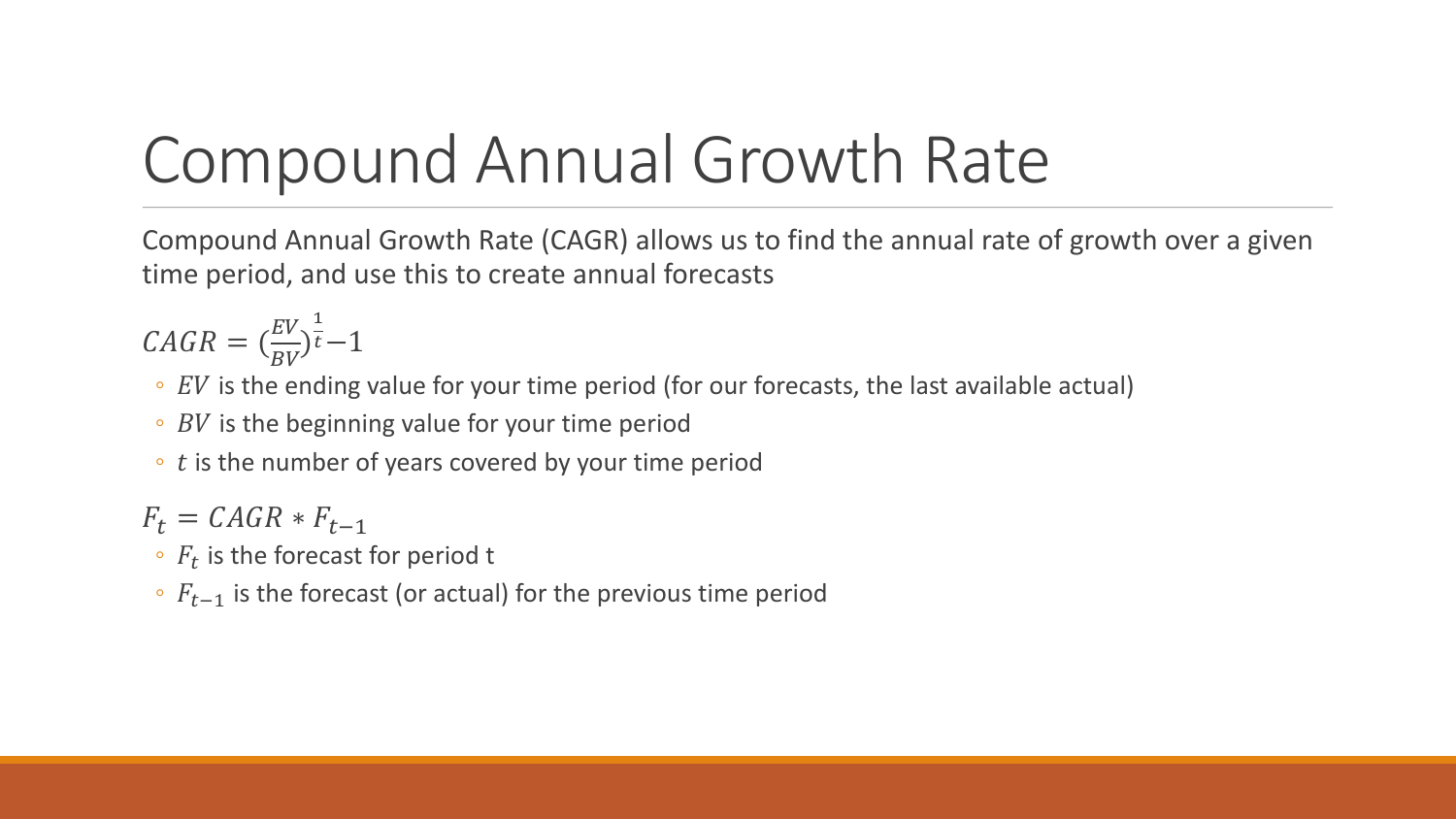### Modified Compound Annual Growth Rate

Several modified CAGR methods were created during the time of COVID-19

This method aims to forecast recovery from COVID-19, and the associated social distancing policies

◦ Phased social distancing is necessary during COVID-19 outbreaks to contain the spread of the virus, but these policies mean substantial reductions in several revenue sources and potential long-term increases in unemployment

#### 3-Year CAGR

- Assumes permanent downward shift in demand
- Compound annual growth rate is applied to 2021 budget value

#### 3-Year CAGR 2019 Base

- Assumes full recovery in 2022
- 2022 estimate is greater than the 2019 estimate by the compound annual growth rate, as though 2020 and 2021 did not happen
- 3-Year CAGR 2019 Base Ramp Up
	- Assumes gradual recovery until 2025
- Combination of 3-Year CAGR and 3-Year CAGR 2019 Base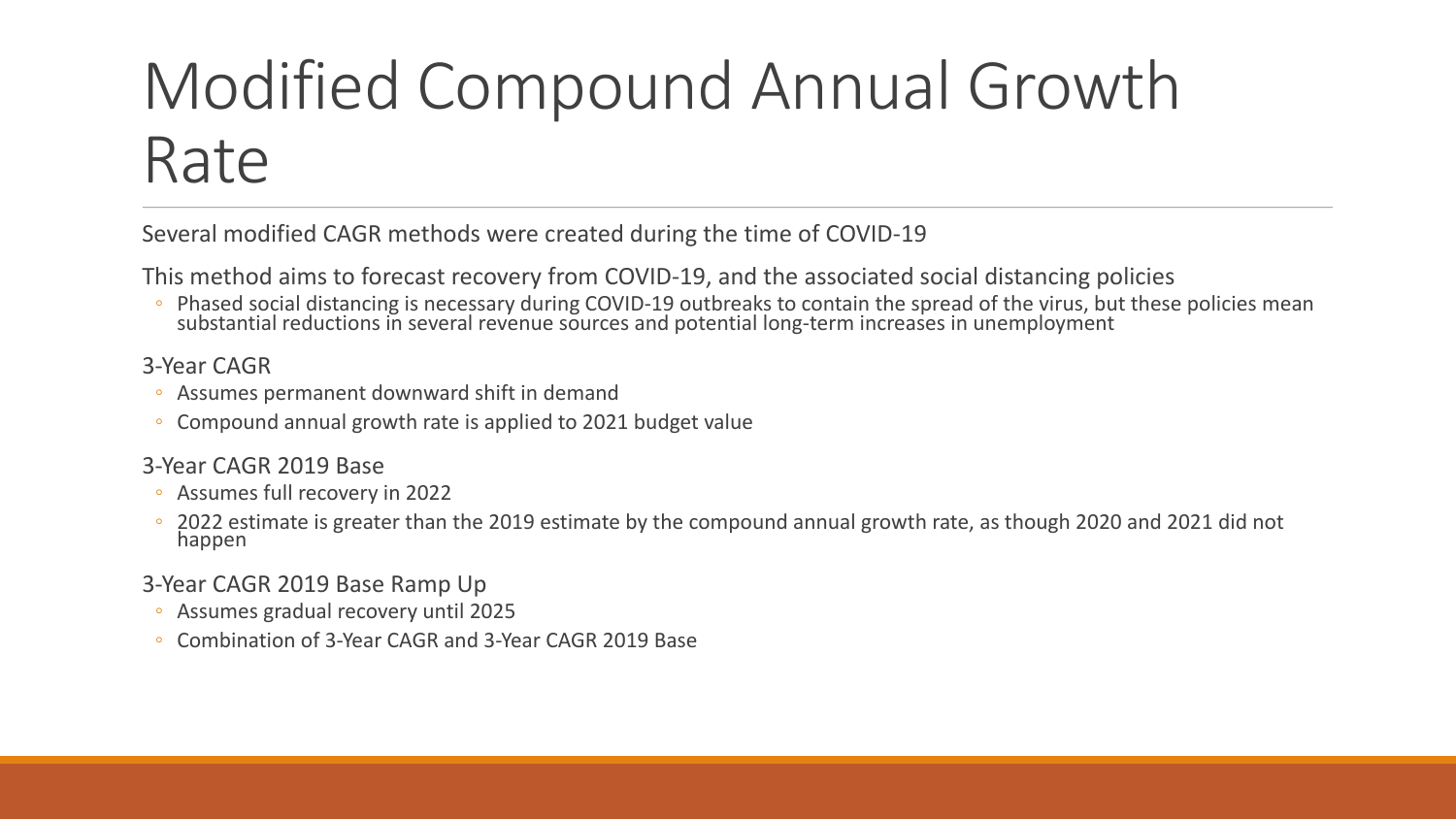### 3-Year CAGR 2019 Base Ramp Up

 $F_{2022} = (CAGR * F_{2021}) + ((CAGR * Y_{2019}) - (CAGR * F_{2021})) * .5)$ 

- $\cdot$   $F_{2022}$  is the forecast for 2022
- $\circ$  *CAGR* is the compound annual growth rate, calculated as shown on the compound annual growth rate slide above
- $\frac{1}{2}$   $F_{2021}$  is the 2021 estimate being used
- $\frac{6}{2019}$  is the 2019 actual

$$
F_{2023} = (CAGR * 2 * F_{2021}) + (((CAGR * 2 * Y_{2019}) - (CAGR * 2 * F_{2021})) * .66)
$$
  
\n
$$
F_{2024} = (CAGR * 3 * F_{2021}) + (((CAGR * 3 * Y_{2019}) - (CAGR * 3 * F_{2021})) * .85)
$$
  
\n
$$
F_{2025} = (CAGR * 4 * F_{2021}) + ((CAGR * 4 * Y_{2019}) - (CAGR * 4 * F_{2021}))
$$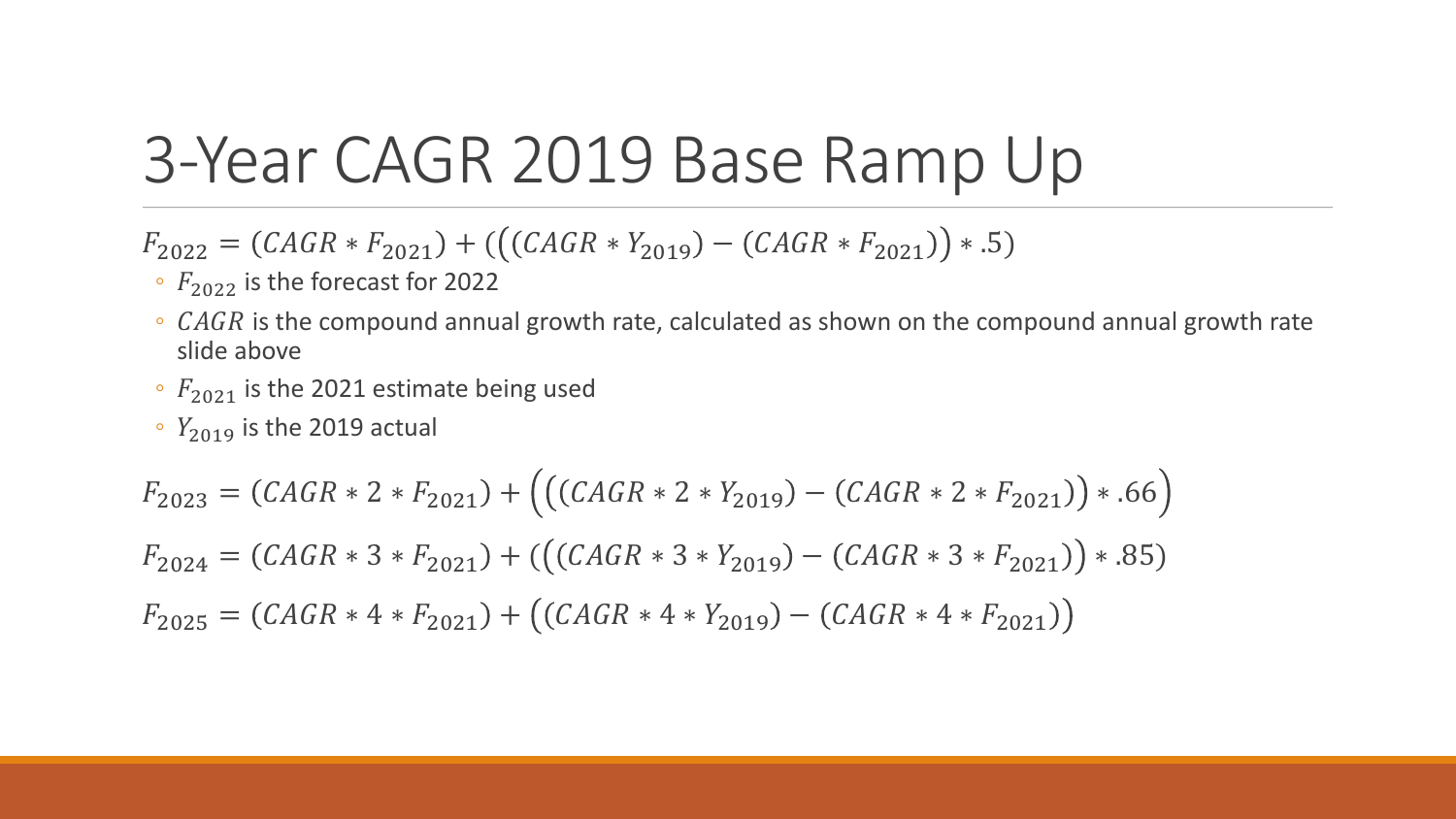### R Regression

More complex linear regressions are completed using the statistical software R

◦ This provides more processing power than Excel

This method is similar to the "simple trending" method described previously, but it takes into account seasonality and economic variation, in addition to the trend over time

#### $F_t = a + b * t + c * e + m_i$

- $\circ$   $F_t$  is the forecast for period t
- $\alpha$  is the intercept
- $b$  is the coefficient for time, and  $t$  is the time period
- $\circ$  c is the coefficient for the economic indicator, and e is the value of the economic indicator
	- This economic indicator will be the unemployment rate, GDP, etc
	- Up to three economic indicators could be included
- $m_i$  is the coefficient for month
	- $\bullet$  There are 12  $m_i$  values, one for each month. Select the one corresponding to the appropriate month.
- The best values for a, b, c,  $m_i$  calculated by an automated computer program since the math is too complex to conduct in excel

Model fit can be evaluated using an R-squared value, which represents the percentage of variation in revenue that can be explained by the equation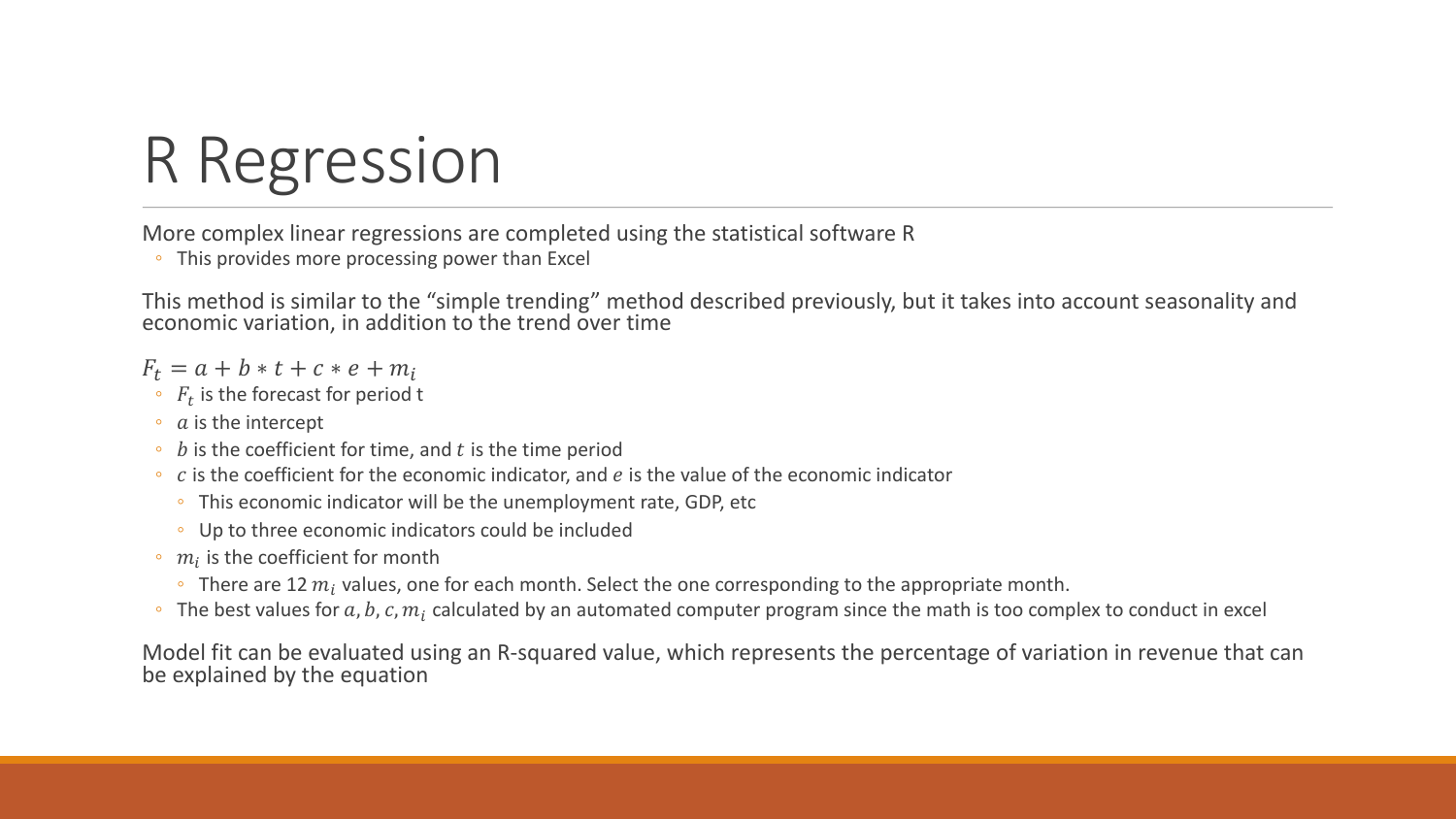## Gross Domestic Product (GDP)

The GDP methodology makes the assumption that many revenue streams will grow or decline at a similar rate to the US economy in the long run. Under this methodology, we start with the 2021 budget value and grow a given revenue at the same rate as forecasted GDP growth.

Firstly, numerous US GDP growth rate forecasts from reputable sources were collected. Both the most conservative forecast, and the average of all forecasts, were used. Real GDP is adjusted for inflation to represent actual output changes independent of price changes. This is appropriate for quantity-based taxes (e.g. Gasoline Tax of 6 cents per gallon). However, percentage-based tax revenue (e.g. Sales Tax of 1.75%) will grow with price increases, so nominal GDP is more appropriate.

 $F_t = F_{t-1} * (1 + GDP_t)$ 

- $\circ$   $F_t$  is the forecast for period t
- $\circ$   $F_{t-1}$  is the forecast (or actual) for the previous time period
- $\circ$  GDP<sub>t</sub> is the predicted GDP growth rate in period t, either real or nominal depending on the revenue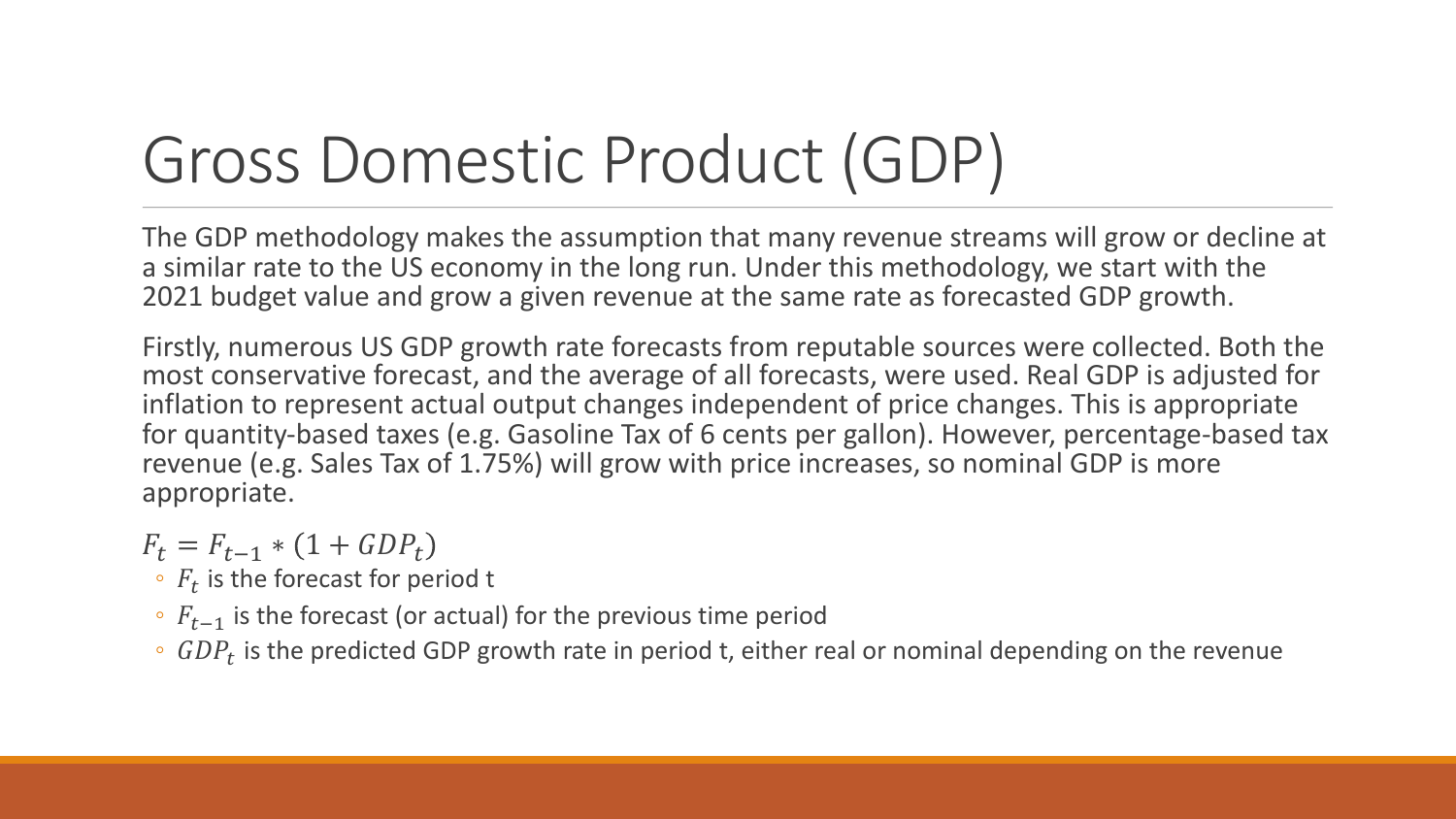### Example: Sales Tax

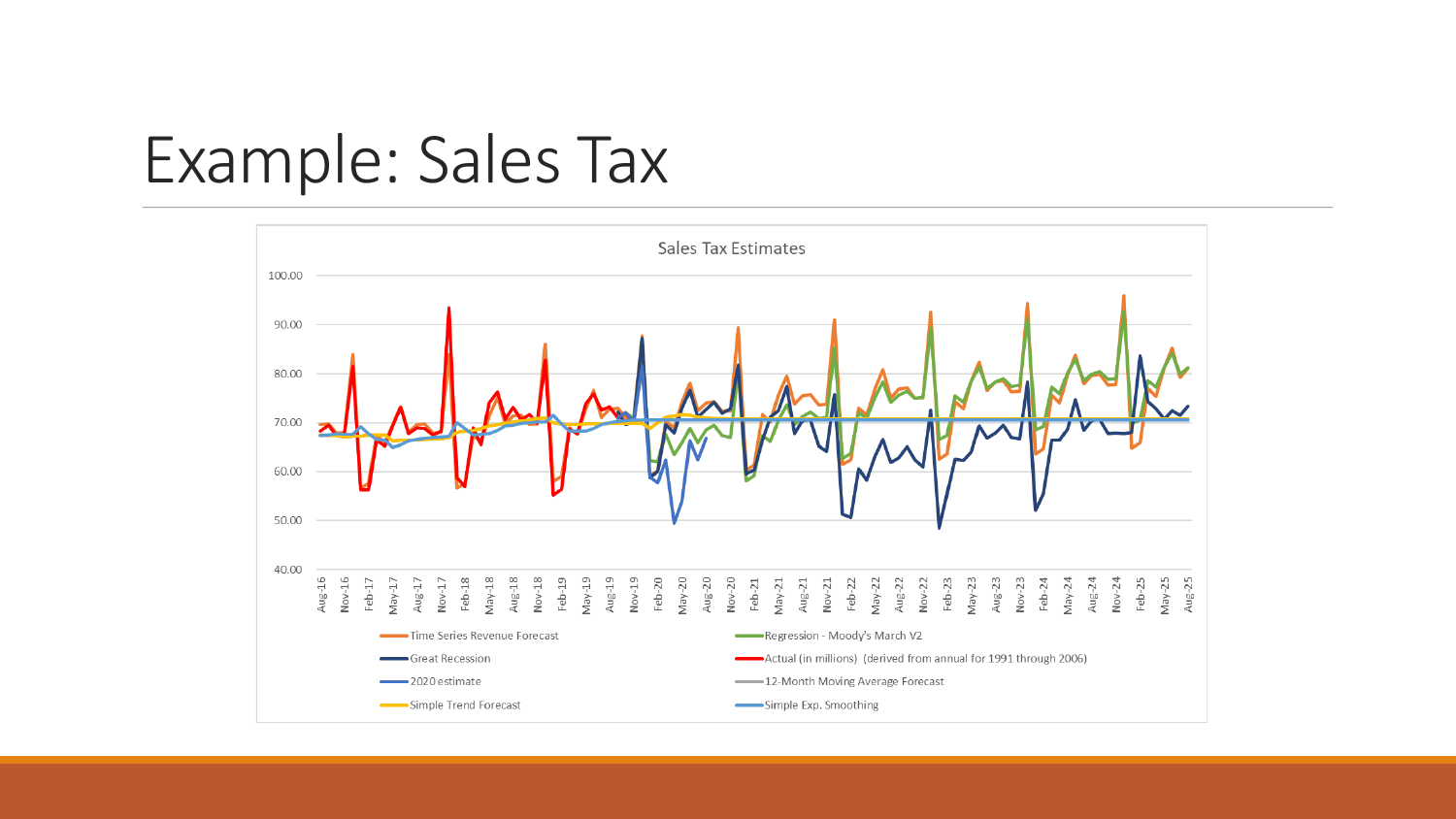### Interpolation Methodology

Due to the COVID-19 pandemic, many revenue streams had abnormally low values in 2020. This posed a problem for future long term forecasting efforts. Since another pandemic is not anticipated, statistical extrapolations should not be influenced by this one time shock. To solve this issue, 2020 data was interpolated for some revenue streams that had significant losses.

The interpolation technique used was linear with seasonality. This involved first de-seasonalizing the actuals using the seasonality calculated for the time series forecast. Then, the slope between the de-<br>seasonalized mon "missing" data. This de-seasonalized interpolated data is then re-seasonalized and used in standard statistical extrapolation methods.

 $Slope = (Y_{2,20}/S_{2,20} - Y_{2,20+i}/S_{2,20+i})/(Y_{2,20}/S_{2,20})/i$ 

 $Interpolated_t = S_t * Interpolated_{t-1} * (1 + Slope)$ 

- $\frac{6}{2}$   $Y_{2,20}$  is the actual from February 2020, before the pandemic
- $\sim Y_{2.20+i}$  is the actual from *i* months after February 2020, after the pandemic (varies by revenue)
- $\circ$   $S_t$  is the time series seasonality for period t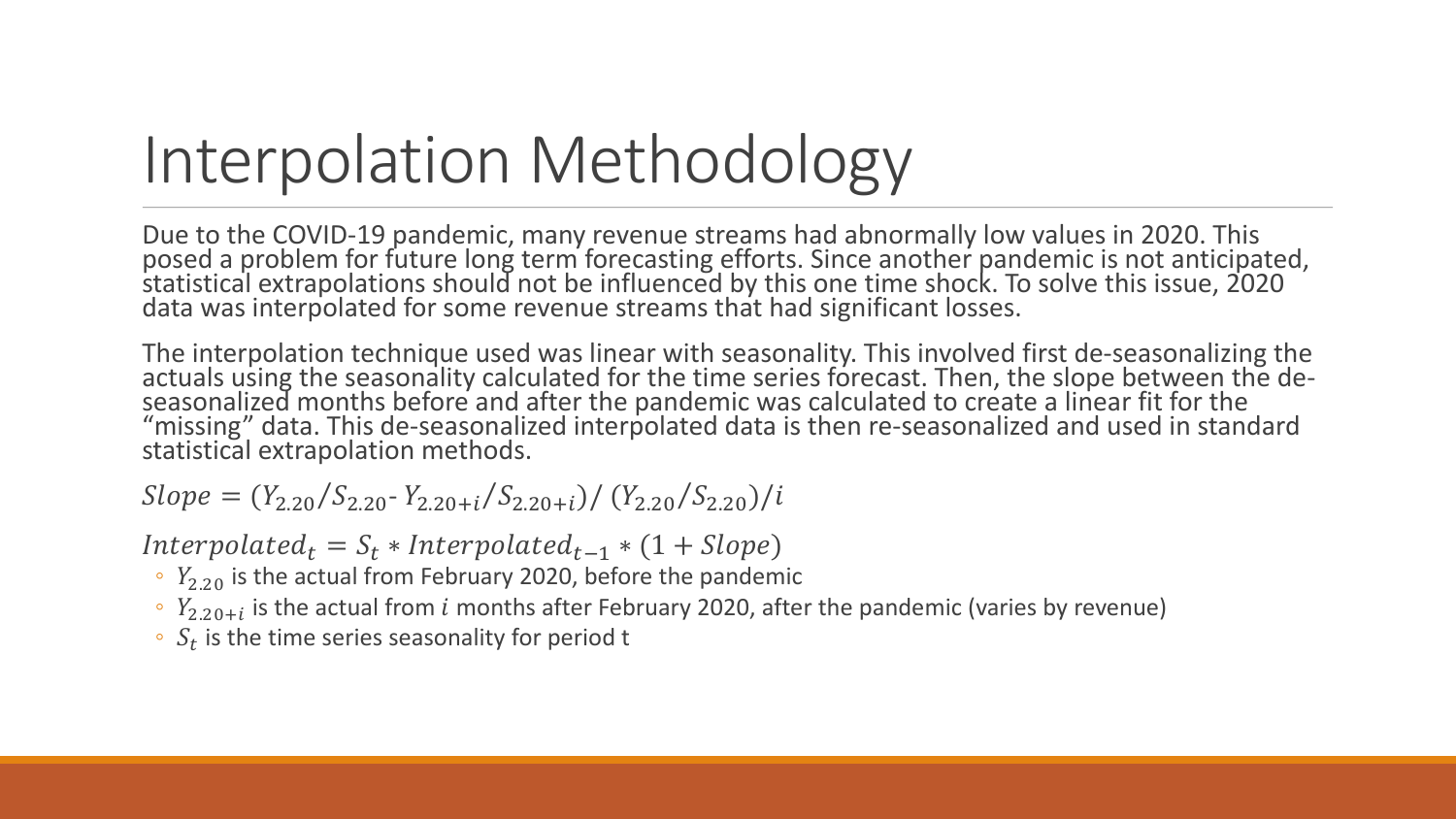### Naïve Forecasting

Naïve:  $Y_{t+1} = Y_{t+n} = Y_t$ 

◦ Take the most recent value in the time series and propagate it forward as many prediction steps (n) as desired

Seasonal Naïve:  $Y_{t+1} = Y_{t-h+1}$  for a time series with seasonality h

- Take the most recent value of the same seasonality
- For monthly data, take the value 12 months prior. E.g December 2021 will be predicted as the value of December 2020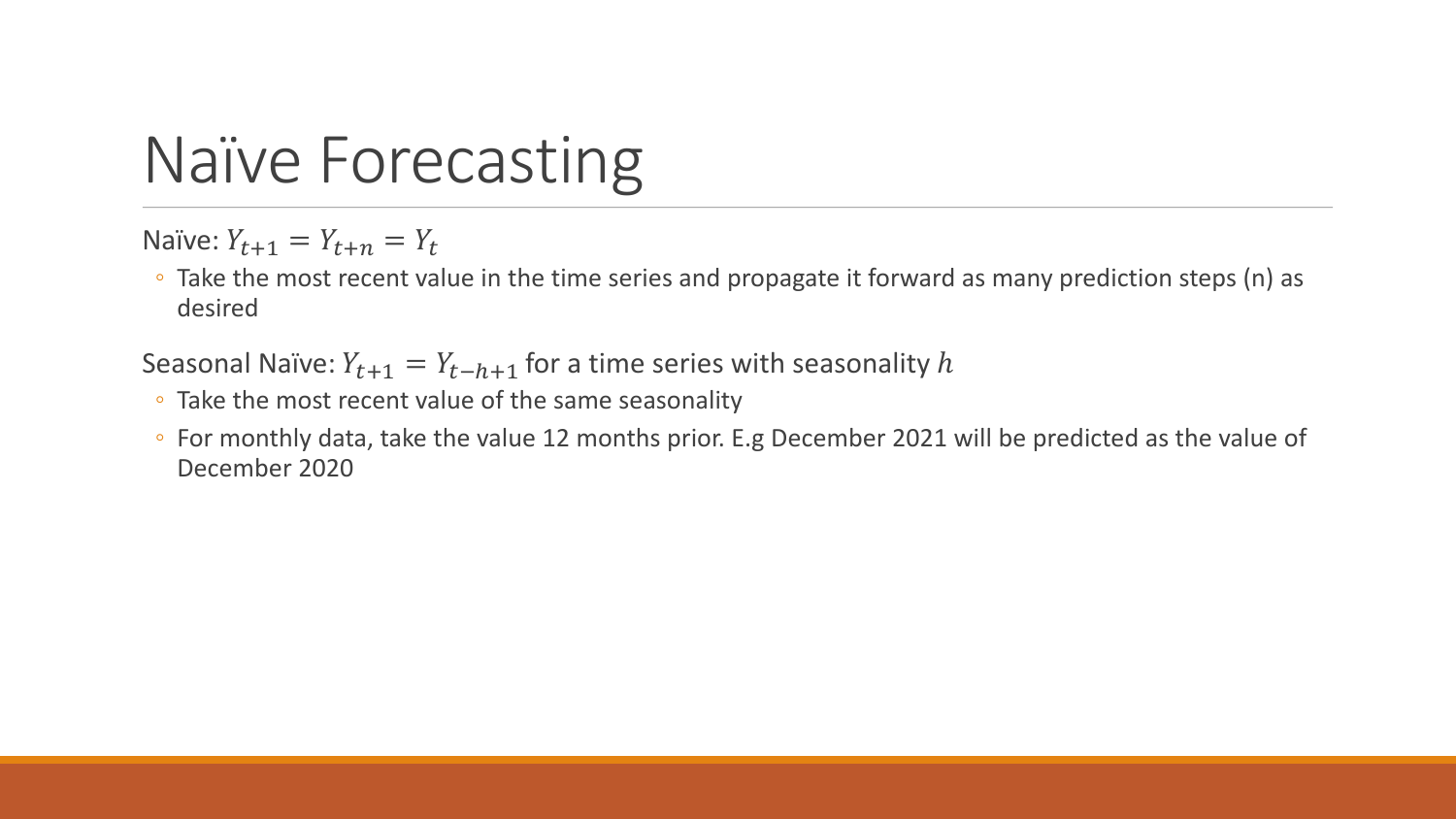### ETS Models

Apply exponential smoothing on Error, Trend, and Seasonal (ETS) components (with cycle length L)

Initialization:  $s_0 = x_0$ 

Data Smoothing: 
$$
s_t = \alpha(x_t - c_{t-L}) + (1 - \alpha)(s_{t-1} + b_{t-1})
$$

Trend Smoothing:  $b_t = \beta (s_t - s_{t-1}) + (1 - \beta) b_{t-1}$ 

Seasonal Smoothing:  $c_t = \gamma(x_t - s_{t-1} - b_{t-1}) + (1 - \gamma)c_{t-L}$ 

Forecast (m steps):  $F_{t+m} = s_t + mb_t + c_{t-L+1+(m-1)}$ 

- For an additive model
- If you wanted a multiplicative model, use the same smoothing just multiply in  $F_{t+m}$  instead of adding
- Additive: Seasonality has absolute change
- Multiplicative: Seasonality has factor (%) change
	- **■** E.g: December is \$10,000 higher than November  $\rightarrow$  Additive
	- **•** E.g: December is 10% higher than November  $\rightarrow$  Multiplicative

Parameters fit by minimizing AIC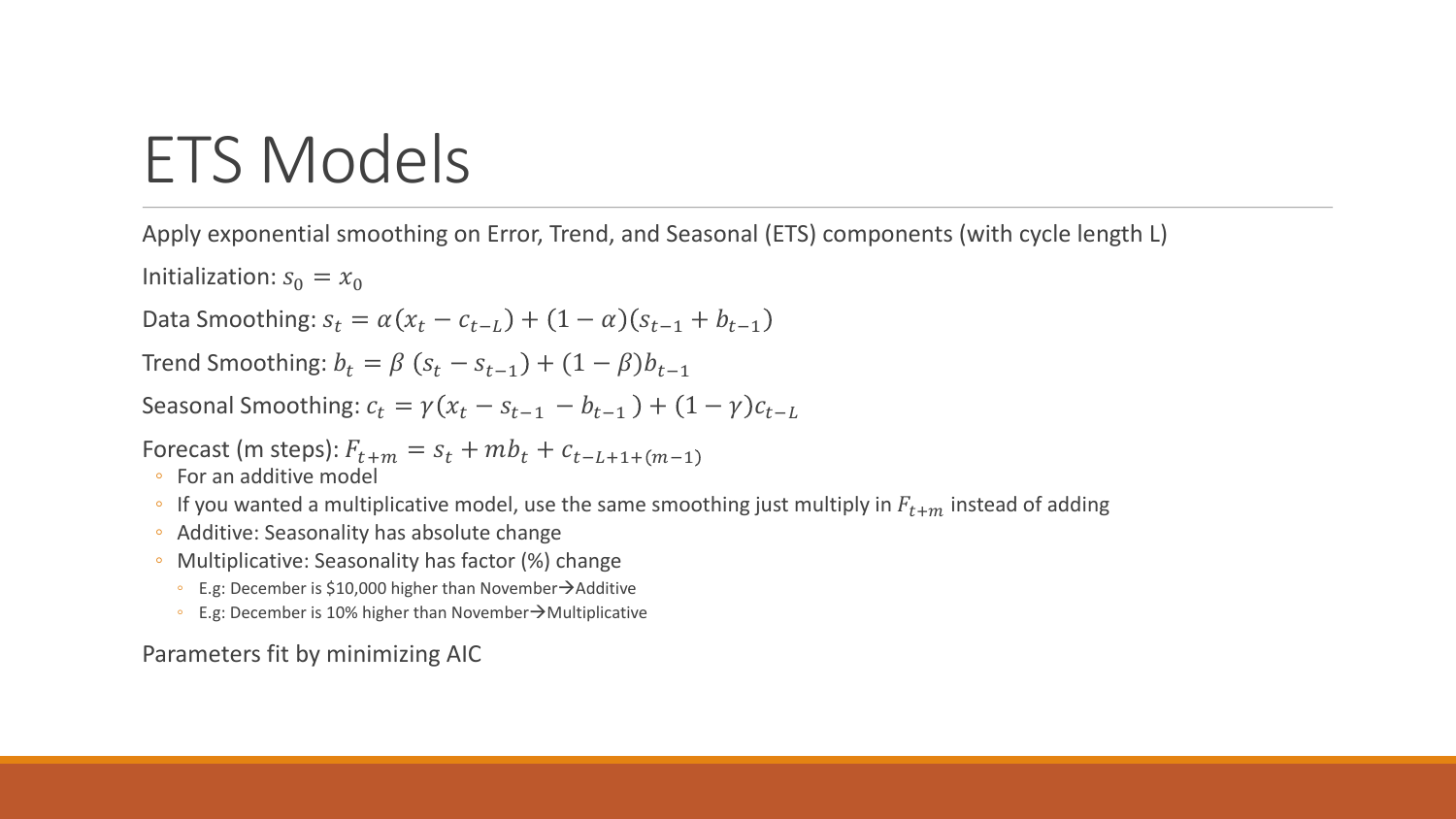### AutoRegressive Integrated N Average (ARIMA) Part 1

Given in the form  $ARIMA(p,d,q)$ , where p is the order of the autor differencing steps, and q is the order of the moving average

*Autoregression* AR(p):  $Y_{t+1} = \alpha_t Y_t + \alpha_{t-1} Y_{t-1} + \cdots + \alpha_{t-p} Y_{t-p}$ 

◦ Regressing variable on its own past values

*Moving Average* MA(q):  $Y_{t+1} = \epsilon_t + \theta_{t-1} \epsilon_{t-1} + \cdots + \theta_{t-a} \epsilon_{t-a}$ 

- $\circ$   $\epsilon$  are error terms
- Regressing variable on its own past errors

*Integration*  $I(d)$ :  $Y'_t = (Y_t - Y_{t-1}) - (Y_{t-1} - Y_{t-2}) - \cdots - (Y_{t-d-1})$ 

◦ Makes mean constant

Reference 1: https://otexts.com/fpp3/arima.html Reference 2: https://en.wikipedia.org/wiki/Autoregressive integrated moving average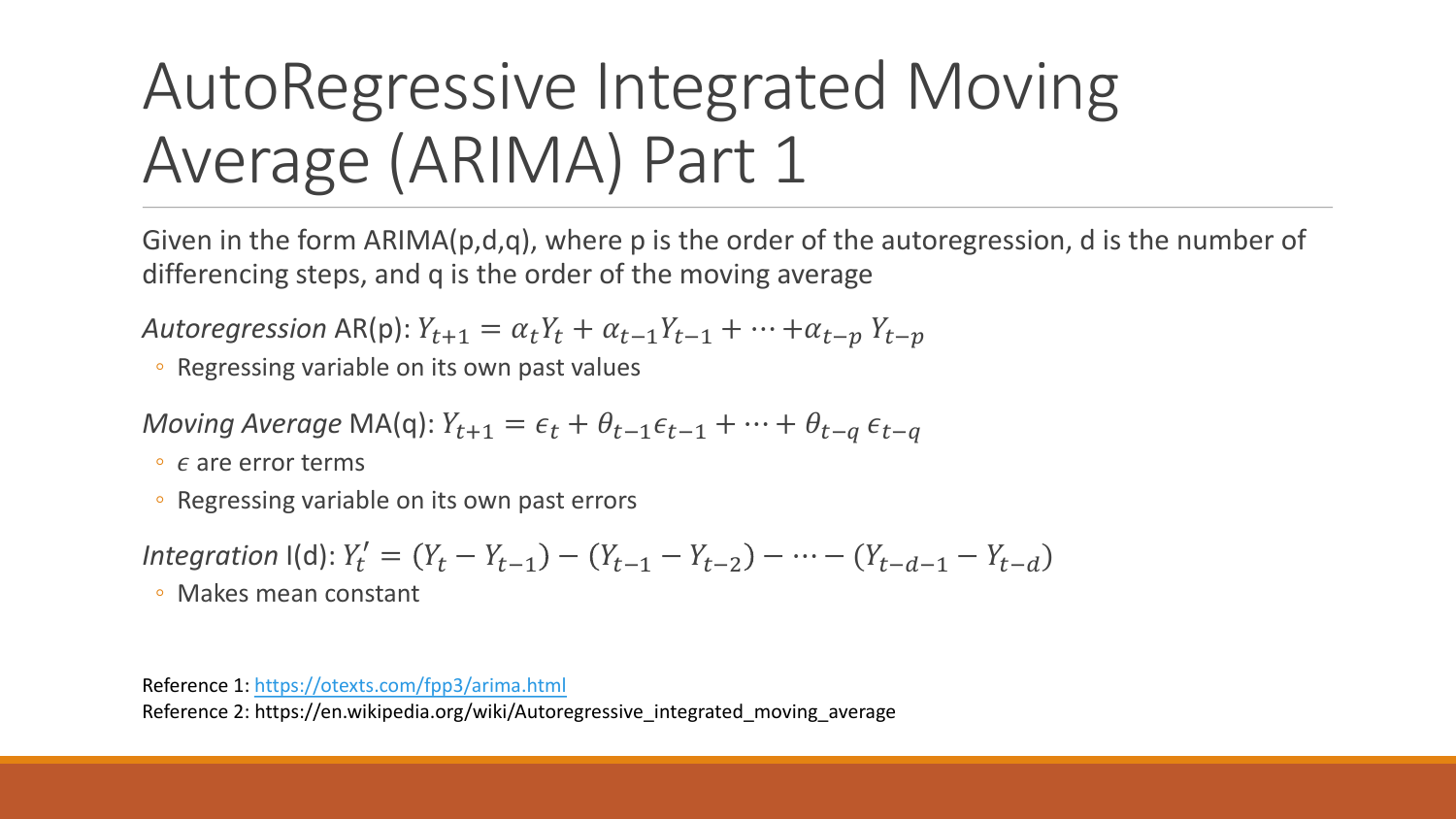### ARIMA Part 2

Differenced (Integrated) data is then used to fit an ARMA(p,q) model

ARMA(p,q):  $Y_t = \alpha_{t-1} Y_{t-1} + \alpha_{t-2} Y_{t-2} + \cdots + \alpha_{t-p} Y_{t-p} + \epsilon_t + \theta_{t-1} \epsilon_{t-1} + \cdots + \theta_{t-q} \epsilon_{t-q}$ ◦ Adding AR(p) and MA(q) models

To choose p, d, q: Fit multiple models and choose based on lowest information criterion, usually AICc

AICc: 
$$
AIC - \frac{2k(k+1)}{n-k-1} = -2 * Log(Likelihood) + 2k - \frac{2k(k+1)}{n-k-1}
$$

- $\degree$  k is the number of parameters
- n is the sample size
- Likelihood is the probability of the data arising from the proposed model
- AICc is a common estimator for prediction error, essentially choosing model with the lowest prediction error

Reference 1: https://en.wikipedia.org/wiki/Autoregressive–moving-average\_model Reference 2: https://en.wikipedia.org/wiki/Akaike\_information\_criterion